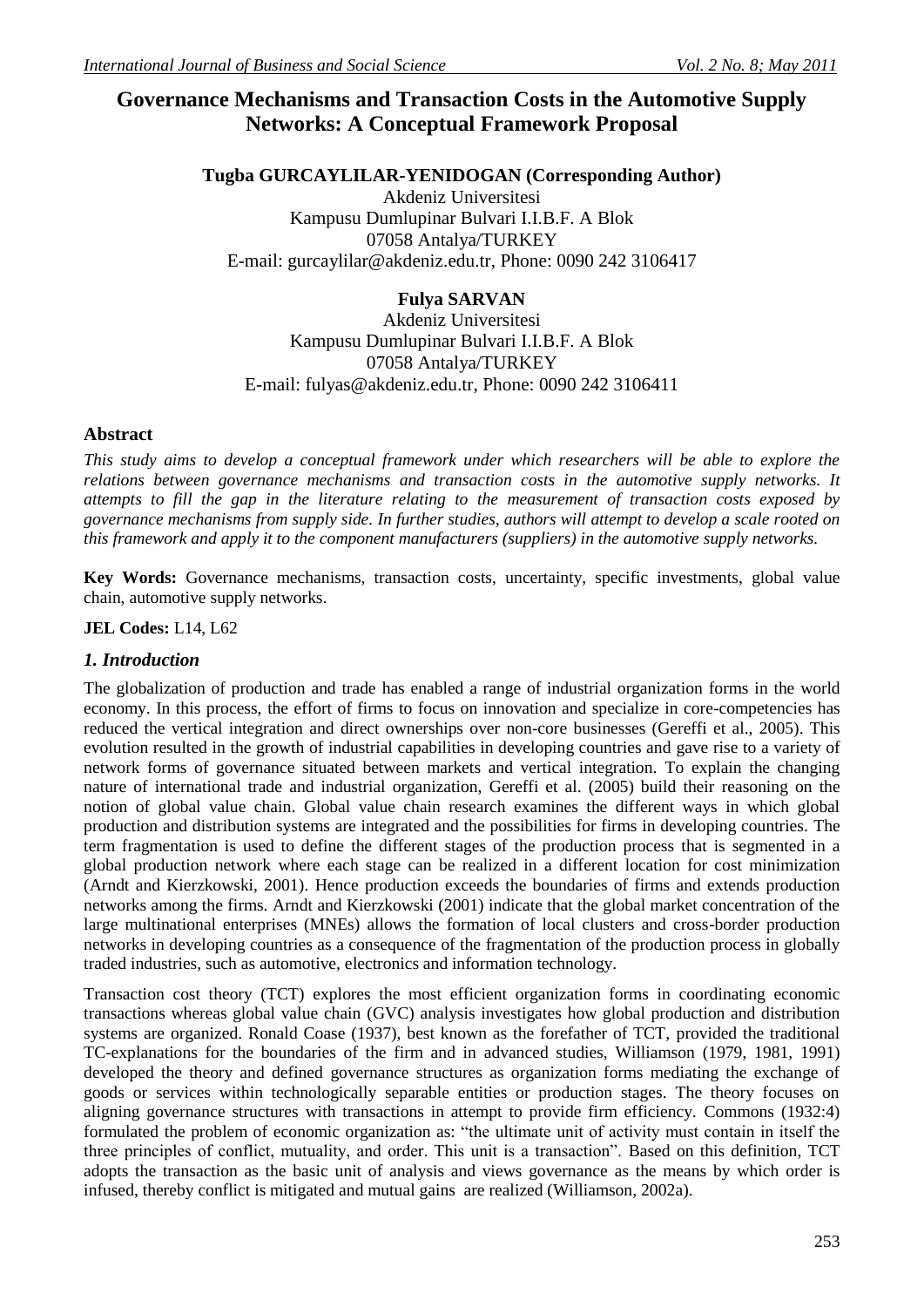This study aims to propose a conceptual framework in reference to which researchers will be able to explore the relations between governance mechanisms and transaction costs in the automotive supply networks. Automotive industry has a multi-technology and multi-component nature. Since it is not an efficient way to make all components in-house, manufacturers have relied on suppliers' product design and manufacturing capabilities in many cases and operated in a network form of governance. In 1990s competition extended the boundaries of local networks by adopting a global perspective and gave rise to global supply networks. Leading manufacturers (Original Equipment Manufacturers – OEMs) have built assembly plants operating under their licenses in developing countries in order to find a solution to the problems of overcapacity, cost pressure and low profitability. Their global suppliers have adopted strategies of follow design and follow sourcing. The restructuring of the automotive industry has raised the question whether the governance of the relationships between manufacturers and suppliers differs according to the attributes of transactions. Many studies have explored the relationship typologies, but they employed TCT in a limited way as an explanatory basis to classify manufacturer-supplier relationships. The governance of exchange relations in terms of their capability to economize on transaction costs has remained quite untouched in literature. The present study aims to motivate further studies on the governance of the relationships in the automotive supply networks by proposing a more comprehensive conceptual framework of TCT. The first part of the paper presents a summary of the restructuring process of the automotive industry. In the second part a research framework is proposed in support of the theoretical background. The last part draws conclusions regarding the present study and suggests some further studies.

### *2. Restructuring of the Global Automotive Industry*

The world automotive industry exhibited a labour intensive structure until the end of the 19th century (Bedir, 2002). In 1908 the first mass production realized was Henry Ford's T model auto production in the USA. In 1930s the European countries attempted to transform their system into mass production and in the late 1950s this new system was extensively implemented in the European countries. The second evolution of the automotive manufacturing system was the lean production system named as **T**oyota**P**roduction**S**ystem. It was first implemented in Japan in the late 1960s. The leading automotive firms not only in Japan but also in the USA and Europe started initiatives to transform their systems to lean production. Concurrently the development of Japanese keiretsu supply model in the 1980s brought an end to the traditional American supply model and became the formative model of manufacturer-supplier relationships in the world automotive industry until 1990s (Ro, 2003) (Figure 1).

#### Insert Figure (1) about here

The keiretsu structuring defined as a group of interrelated organizations enables auto manufacturers to have a level of control over supply while the manufacturer-supplier relationships remain lean and flexible (Ahmadjan and Lincoln, 2001). The structuring is hierarchically organized in three tiers based on the type of products supplied by the leading automotive firms named as OEMs (Banerji and Sambharya, 1996:5). The first tier suppliers produce finished components and deal directly with the OEMs whereas the second and third tier suppliers transact with the level of suppliers above them. Some first tier suppliers may have close ties and even shareholding relationships with a particular automotive manufacturer.

Until the end of 1980s the OEMs mostly competed with regional brands in triad markets of USA, Europe and Japan (Veloso and Kumar, 2000). In 1990s liberalization of trade and investment policies changed the picture dramatically and the resultant effects of globalization began to be seen in the world automotive industry. To find a solution to the problems of overcapacity, cost pressure and low profitability the OEMs extended their scope of activities to developing countries that have relatively low production costs and lie close to the consumption markets. Eventually the competition in the industry acquired a global identity with auto transplants in every corner of the globe. First tier suppliers immediately reacted to this new formation with a strategy called follow policy and began to locate near the auto transplants. Some of them even located in the assembler's supply park defined as in-house outsourcing (Bonazzi and Antonelli, 2003).

Globalization also enhanced flexibility of manufacturing systems in order to build modular production network model. At the end of the 90s system integrator model became complementary for modular production. Module supplier provides coordination between the first tier suppliers and the OEM and has the responsibility to make up the details of product design layout and coordinate the design activities of the suppliers regarding manufacturing of the product. In the system integrator model suppliers are named as 0,5 tier suppliers (or global mega suppliers). Although they coordinate design activities of the OEMs in their supply bases, their emphasis on product development in this model is at system level (Figure 2).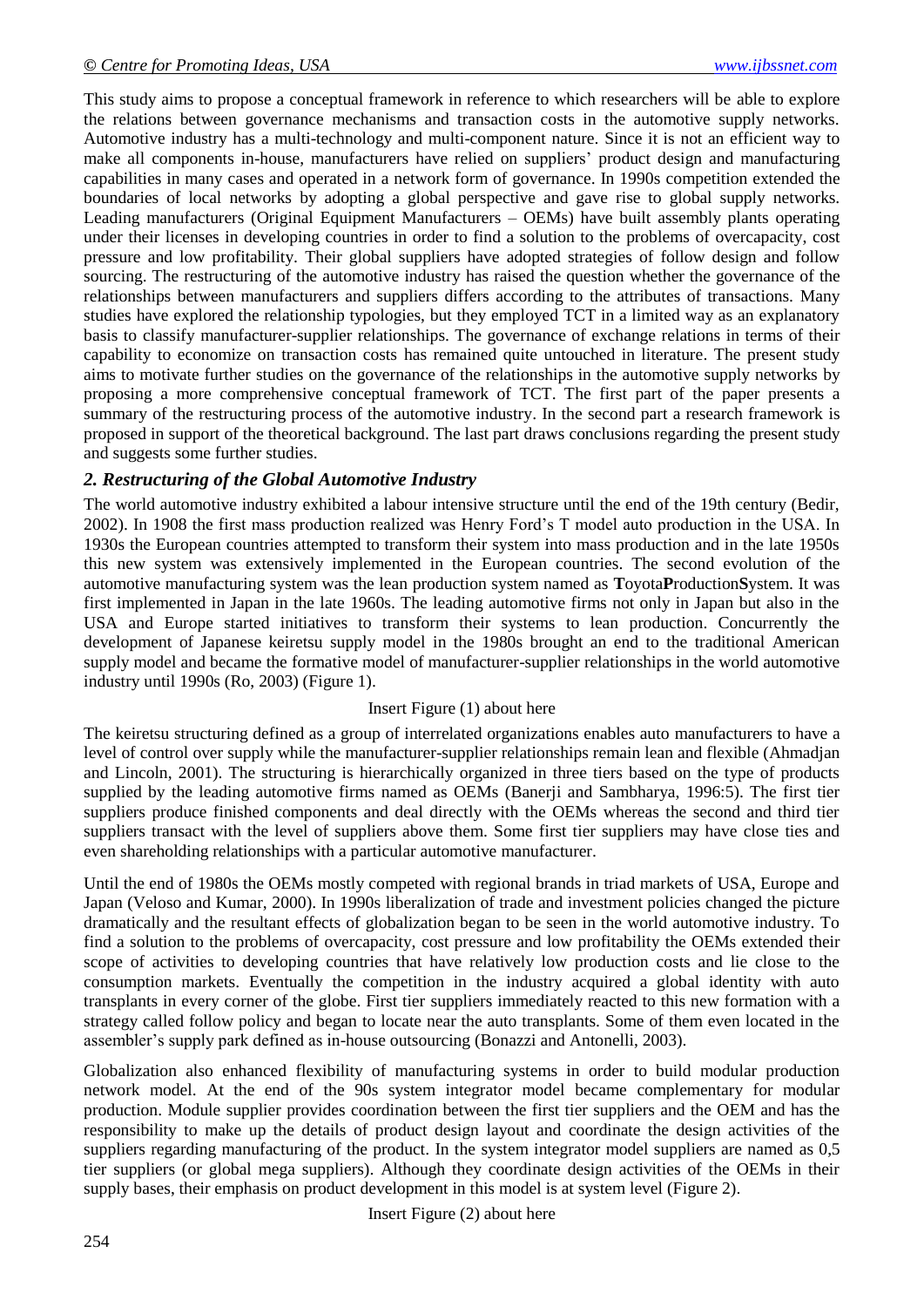# *3. Theoretical Background and a Research Framework Proposal*

In this study, the notion of global value chain and the conceptual framework of TCT will be employed to explore the organization of global manufacturing and distribution systems and recurrent transactions between various firms in the automotive industry. TCT was first proposed by Ronald Coase (1937) and operationalized by Oliver Williamson (1979, 1985). This theory recognizes that exchange agreements must be governed and the governance structures are defined as comparative contractual constructions (Williamson, 2002a). Two extreme alternatives among the three basic modes of governance structures offered are market and hierarchy governance meaning that a firm either makes a component itself or buys it from an autonomous supplier (Williamson, 1981:556). Hybrids as mixed form of market and hierarchy include long term contracts, joint ventures, franchising, etc. This study suggests that the governance structure of the automotive networks as a macro phenomenon should be analyzed by explaining the interaction with the theoretical constructs of individual action as micro foundations (Figure 3).

#### Insert Figure (3) about here

The manufacturer-supplier relationships in the automotive supply networks belong to the leading automotive firms and large multinational suppliers. Relationships between local auto clusters and MNEs have been classified by scholars in various ways. TCT offers an important explanatory background to explore the relationship typologies resulting from different practices of MNEs. Arm's length and obligational contractual relations are suggested as two ideal types of relationships by Sako (1992) in his seminal work on trust in buyer-supplier relations. Humphrey and Schmitz (2002) distinguish between four types of relationships in value chains as, arm's length market relations, networks, quasi hierarchy and hierarchy. Verwaal and Hesseumans (2004) classify the relationships as dominated network and equal-partner network, and Gereffi et al. (2005) propose modular, relational and captive value chains between market and hierarchy as types of relationships. Bensaou (1999) developed a relationship typology comprising market exchange, captive buyer, strategic partnership and captive supplier in the automotive industry and his study became one of the most frequently referred sources. Wasti et al. (2006) assessed the suitability of this model to the Turkish context. Kaufman et al. (2000), Sturgeon (2002) and Svensson (2004) are some of the other contributing authors in the related literature.

The above mentioned studies employed TCT in a limited scope as an explanatory basis to classify manufacturer-supplier relationships. However no study was found that explained these manufacturer-supplier relationships within the conceptual framework of TCT, with special reference to the governance attributes. The present study aims to fill this gap by developing a TCT conceptual framework supported by some constructs of organization theory (Figure 4, Table 1).

#### Insert figure (4) about here

#### Insert table (1) about here

TCT is based on two behavioral assumptions regarding human nature. The first is the cognitive assumption named bounded rationality by Simon (1955). This assumption proposes that although people may intend to make a rational decision, their capacity to evaluate accurately all possible decision alternatives is physically limited (Hobbs, 1996:17). Bounded rationality does not pose a problem unless environment is characterized by uncertainty and complexity. Williamson (2002b) asserted that under conditions of complexity and uncertainty, all complex contracts are inevitably incomplete and the original contract terms should be adapted to new conditions. In such unexpected situations, there is the risk that one of the parties can act opportunistically. This risk of opportunism was labeled by Williamson (1975) as "self interest seeking with guile". In a later work Williamson (1981) classified the transaction attributes as asset specificity, uncertainty and frequency.

Asset specificity refers to particular relation specific investments deployed by the manufacturer or supplier in physical assets, facilities, tools and knowledge that are difficult to be converted to alternative uses. Such investments give rise to bilateral dependency and small numbers bargaining situation. In connection to this, the risk of opportunism also increases and subsequently causes coordinated adaptation requirements and gives rise to the need of using safeguarding mechanisms (Buvik and Grounhaug, 2000). The two types of uncertainty comprise environmental and behavioral uncertainty. Environmental uncertainty refers to market/demand uncertainty and technological uncertainty emanating from the unexpected changes in the external environment, while behavioral uncertainty is related to the difficulty in measuring and evaluating the performance of the partner (Macher and Richman, 2008). Williamson (1991) identified governance attributes such as adaptation, administrative controls, incentives and contract law.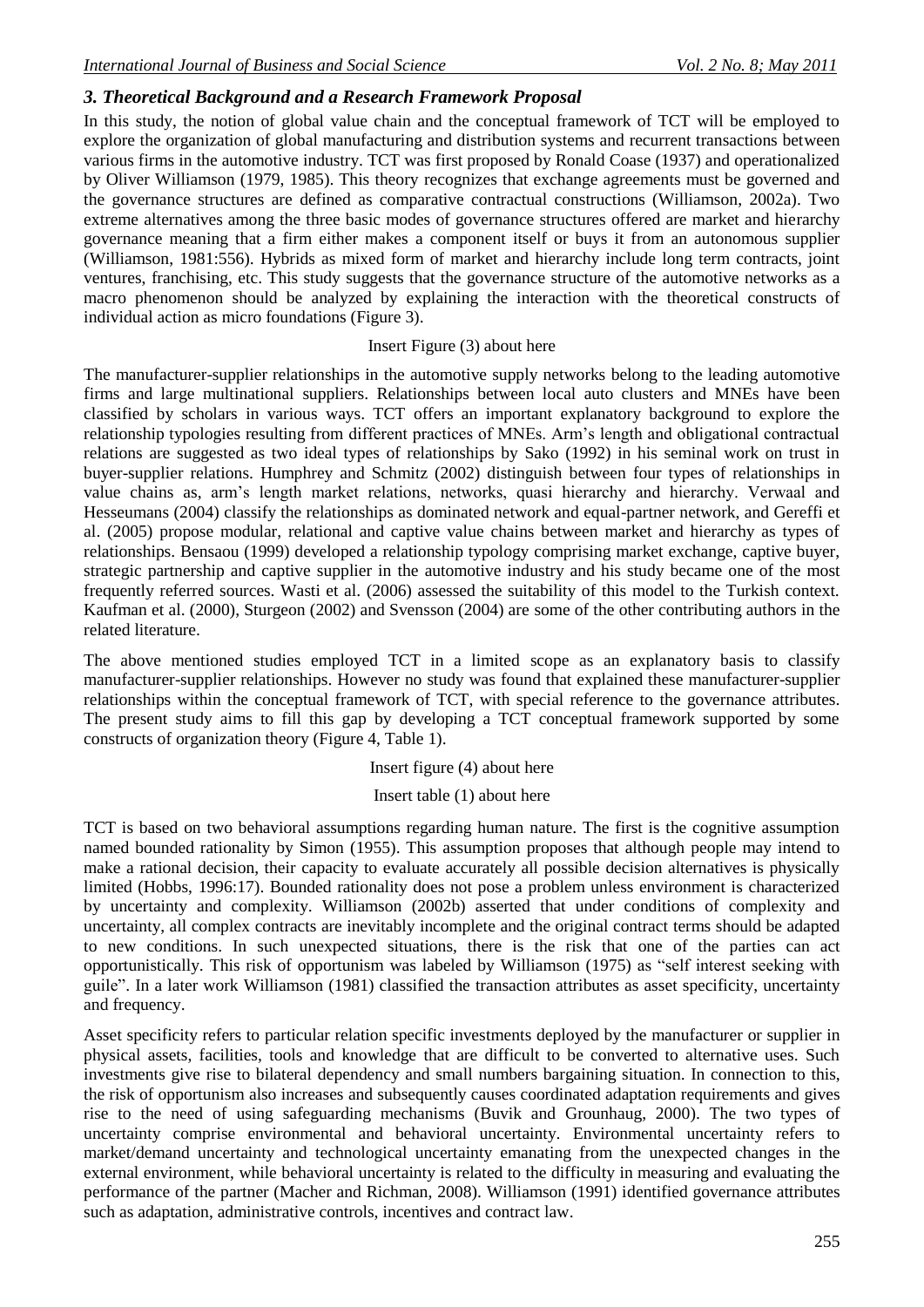Autonomous adaptation and coordinated adaptation are types of adaptation mechanisms the requirement for which differs according to the degrees of fluctuations in demand, supply, technology, and strong interdependencies between parties.

This study aims to propose a conceptual framework in reference to which researchers will be able to explore the relations between governance mechanisms and transaction costs in the automotive supply networks. Depending on research objectives some probable important questions based on the proposed conceptual framework could be: (Q1) How do the OEMs shape the governance of local automotive networks through global market penetration strategies in developing countries? (Q2) Whether the OEMs use their strong bargaining power over the local first tier suppliers opportunistically? (Q3) How is the development of local suppliers affected by the technology and know-how dependence on the OEMs and their global suppliers? (Q4) How are coordination and cooperation achieved between the parties by using alternative governance mechanisms? (Q5) Which transaction costs are exposed by governing exchange of transactions? The hypotheses to be tested are as follows:

H1: The governance of the relationships between automotive manufacturers and component suppliers effects transaction costs.

 $H<sub>11</sub>$ : As the decisions taken by the automotive manufacturer are more centralized (a) coordination costs of the relationships decrease and (b) the possibility of opportunistic behavior of the automotive manufacturer who has stronger decision rights increases.

 $H_{12}$ : As the agreement between the automotive manufacturer and its supplier is more formalized, (a) writing, monitoring and enforcing costs arising from making complex contracts increase and (b) opportunistic risk costs decrease.

 $H_{13}$ : As the relationship between the automotive manufacturer and its supplier is more flexible, (a) the operational risk costs and (b) inventory costs decrease.

H2: Higher the environmental uncertainty and asset specific investments, the opportunistic risk costs increase. H3: Higher the usage of advanced technology in the components' manufacturing, the tendency towards relationship-specific investments increases.

# *4. Conclusions*

This study attempted to develop a conceptual framework driven from the question on how the manufacturersupplier relationships in the automotive supply networks should be explored based on the explanations of TCT, with special reference to the link between governance mechanisms and transaction costs. It stressed the importance of using three fundamental attributes of the theory in an effort to contribute to the literature with an integrative view of empirical models. We suggest links among transactional attributes, governance attributes and transaction costs to explore the relationships between parties. In this context, the measurement of transaction costs exposed by governance mechanisms has especially remained an area of research relatively untouched. Consequently, we attempt to provide an incentive for further research with the conceptual framework proposal in this study.

Automotive supply market in developing countries is highly concentrated with a few global players. Assembly plants generally operate under the licenses of OEMs. Supply base includes the leading global suppliers which locate near assembly factories and local suppliers. The applied strategies of OEMs in operating countries differentiate between global and local suppliers according to the supplier's technology usage and component type. Local suppliers have relatively limited capabilities to develop products, mature technology and low bargaining power. In some cases these disadvantages result in opportunistic behavior of manufacturers under uncertainty. Parties can exploit some formal and informal safeguard mechanisms besides formal enforcement agreements in order to mitigate opportunism. However deterrence abilities of these mechanisms can be compared depending on high switching costs in this industry. Especially limited product developing capabilities of local suppliers enhance the opportunity cost of applying sanctions. Another important concern related to governance is coordination of complex and interdependent tasks. In the automotive industry, higher the degree of specialization and higher the level of product complexity, the requirement for coordinated adaptation increases. When selecting a governance mechanism the complexity of the component has to be considered depending on the reasons underlying the coordination concern.

Depending on the national context governance mechanisms differ in their capability for accomplishing the tasks of coordination and cooperation between the parties at the least costs of transaction. Therefore, making a comparative analysis between data sets collected from different countries will make a contribution to the literature.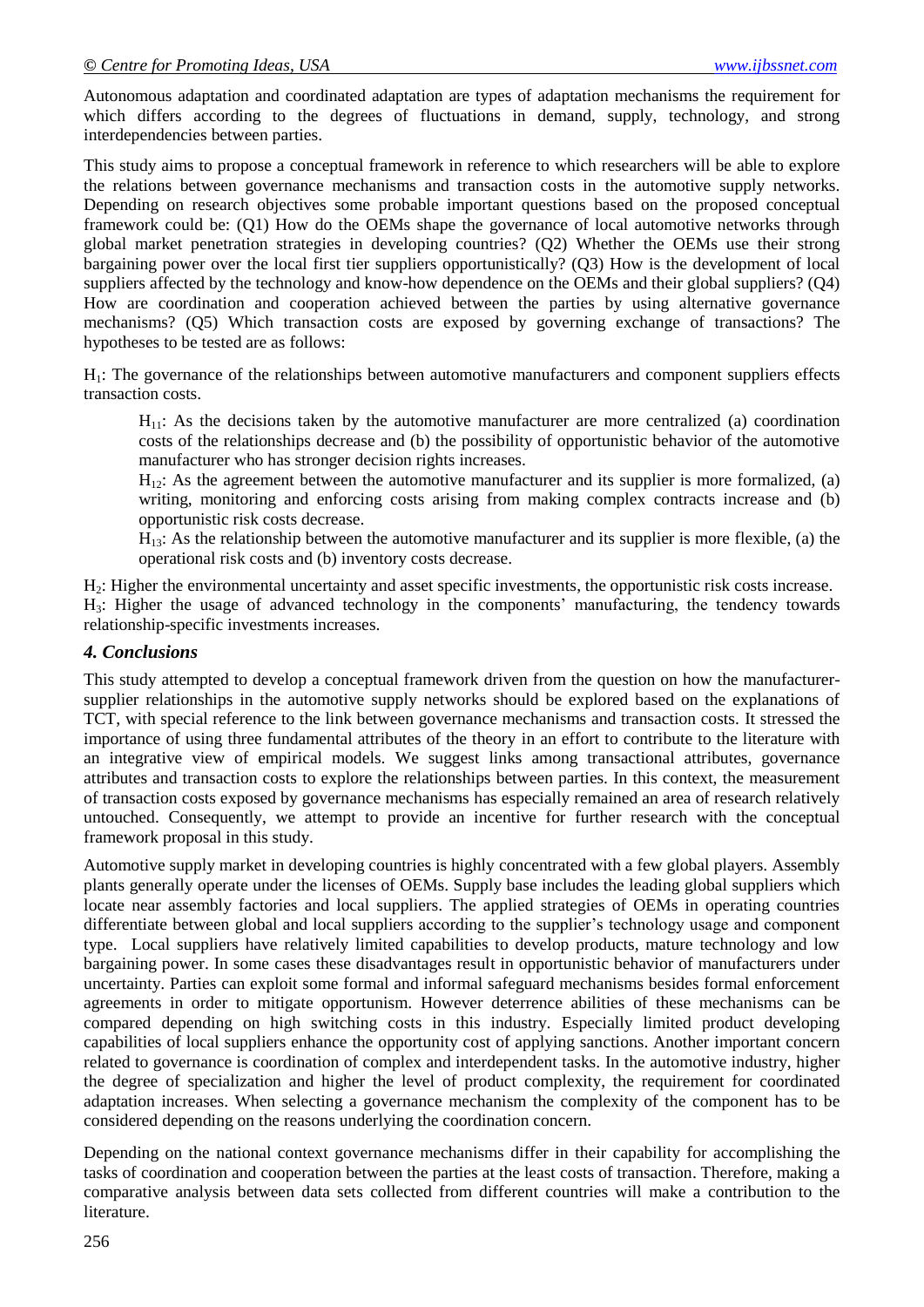On the other hand, exploring the relationships among different tiers of the automotive supply networks is equally important with the exploration of the dyadic relations between manufacturers and first tier suppliers. Thus investigating the governance of relationships through all tiers of the network is recommended. The authors plan to develop a scale based on this framework. Eventually, this scale will be used in a survey conducted on the suppliers in the automotive supply networks. And, in future studies authors aim to shed light on questions like which governance mechanisms are used with corresponding transaction costs in the automotive supply networks in comparative studies of different national contexts. Authors especially prefer to study the supply side which seems to be comparatively neglected in the literature. Following studies should also focus on transaction costs of suppliers and try to fill this gap collectively.

#### *Acknowledgement*

This study was supported by TUBITAK (The Scientific and Technological Research Council of Turkey).

#### *References*

- Ahmadjan C. L. and Lincoln J.R. (2001), Keiretsu, Governance, and Learning: Case Studies in Change from the Japanese Automotive Industry, *Organization Science*, 12(6): 683-701.
- Aldrich H. (1979), *Organizations and Environments*, Prentice Hall, NJ.
- Arndt S. W. and Kierzkowski H. (2001), Introduction: Fragmentation and International Trade, in Arndt S. W. and Kierzkowski H. (ed.) (2001), Fragmentation: New Production Patterns in the World Economy, Oxford University Press, 1-16.
- Banerji K. and Sambharya R. B. (1996), Vertical Keiretsu and International Market Entry: The Case of the Japanese Automobile Ancillary, *International Business Studies*, 27(1): 89-113.
- Bedir A. (2002), Türkiye'de Otomotiv Sanayii Gelişme Perspektifi, [www.ekutup.dpt.gov.tr/imalatsa/otomotiv/](http://www.ekutup.dpt.gov.tr/imalatsa/otomotiv/bedira/gelisme.pdf) bedira/gelisme.pdf, accessed on August 17, 2007.
- Bensaou B. M. (1999), Portfolios of Buyer Supplier Relationships, *Sloan Management Review*, 40(4): 35-44.
- Bensaou M. and Venkatraman N. (1996), Interorganizational Relationships and Information Technology: A Conceptual Synthesis and a Research Framework, *European Journal of Information Systems*, 5(2): 84-91.
- Bonazzi G. and Antonelli C. (2003), To Make or to Sell? The Case of In-House Outsourcing at Fiat Auto, *Organization Studies*, 24(4): 575-594.
- Buvik A. and Gronhaug K. (2000), Inter-firm Dependence, Environmental Uncertainty and Vertical Coordination in Industrial Buyer-Seller Relationships, *International Journal of Management Science*, 28: 445-454.
- Chen I.J. and Paulraj A. (2004), Understanding Supply Chain Management: Critical Research and A Theoretical Framework, *International Journal of Production Research*, 42(1): 131-163.
- Child J. (1972), Organization Structure, Environment, and Performance: The Role of Strategic Choice, *Sociology*, 6: 1-22.
- Coase R. H. (1937), The Nature of the Firm, *Economica*, 4: 386-405.
- Foss N., Klein P. and Mahoney J. (2007), The Theory of the Firm in Business Administration: Challenges and Opportunities, www.nicolaifoss.com/teaching/tce.ppt, accessed on August 31, 2007.
- Commons J. R. (1932), The Problem of Correlating Law, Economics and Ethics, *Wisconsin Law Review*, 8: 3- 26.
- Gereffi G., Humphrey J. and Sturgeon T. (2005), The Governance of Global Value Chains, *Review of International Political Economy*, 12(1): 78-104.
- Heide J. B. and John G. (1996), Alliances in Industrial Purchasing: The Determinants of Joint Action in Buyer Supplier Relationships, *Journal of Marketing Research*, 27: 24-36.
- Hobbs J. E. (1996), A Transaction Cost Approach to Supply Chain Management", *Supply Chain Management*, 1(2): 15-27.
- Humphrey J. and Schmitz H. (2002), How Does Insertion in Global Value Chains Affect Upgrading in Industrial Clusters? *Regional Studies*, 36(9): 1017-1027.
- Kaufman A., Wood L. H. and Theyel G. (2000), Collaboration and Technology Linkages: A Strategic Supplier Typology, *Strategic Management Journal*, 21: 649-663.
- Macher J. T. and Richman B. D. (2008), Transaction Cost Economics: An Assessment of Empirical Research in the Social Sciences, *Business and Politics*, 10: 1-63.
- Malone T., Yates J. and Benjamin R. (1987), Electronic Markets and Electronic Hierarchies, *Communications of the ACM*, 30(6): 485-497.
- Ouchi W.G. (1980), Markets, Bureaucracies, and Clans, *Administrative Science Quarterly,* 25: 129-141.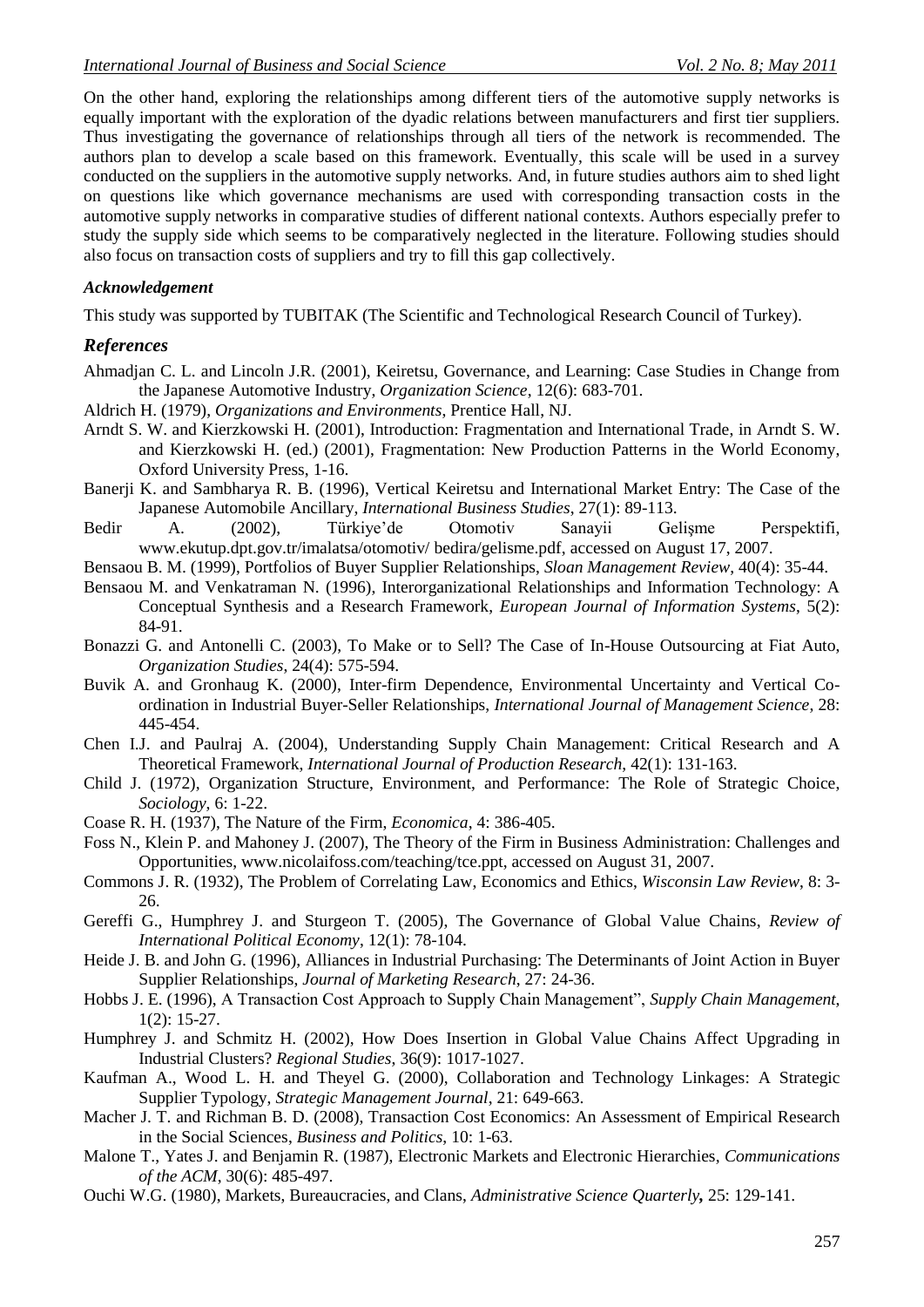- Pfeffer J. and Salancik G.R. (1978), *The External Control of Organizations: A Resource Dependence Perspective*, New York, Harper & Row.
- Ro Y. K. (2003), Product Architecture & Firm Relations: The Changing Face of Product Development in U.S. Auto, Dissertation – Doctor of Philosophy, Industrial & Operations Engineering, University of Michigan, USA.
- Rousseau D.M., Sitkin S.B., Burt R.S. and Camerer C. (1998), Not So Different After All: A Cross-discipline View of Trust, *Academy of Management Review*, 23: 393-404.
- Sako M. (1992), *Prices, Quality and Trust*, Cambridge, Cambridge University Press.
- Simon H. A. (1955), A Behavioral Model of Rational Choice, *Quarterly Journal of Economics*, 69: 99-118.
- Sturgeon, T.J. (2002), Modular Production Networks: A New American Model of Industrial Organization, *Industrial and Corporate Change*, 11: 451-496.
- Svensson G. (2004), Supplier Segmentation in the Automotive Industry: A Dyadic Approach of a Managerial Model, *International Journal of Physical Distribution & Logistics Management*, 34(1): 12-38.
- Thompson J. (1967), *Organizations in Action*, McGraw Hill, New York.
- Van de Ven A. H. and Ferry D. L. (1980), *Measuring and Assessing Organizations*, John Wiley & Sons, New York.
- Veloso F. and Kumar R. (2002), The Automotive Supply Chain: Global Trends and Asian Perspectives, Asian Development Bank, Working Paper No.3, Philippines.
- Verwaal E. and Hesseumans M. (2004), Drivers of Supply Network Governance: An Explorative Study of the Dutch Chemical Industry, *European Management Journal*, 22(4): 442-451.
- Walker G. and Weber D. (1984), A Transaction-Cost Approach to Make-or-Buy Decisions, *Administrative Science Quarterly*, 29(3): 66-87.
- Wang E. T. G. and Lan Wei H. (2007), Interorganizational Governance Value Creation: Coordinating for Information Visibility and Flexibility in Supply Chains, *Decision Sciences*, 38(4): 647-674.
- Wasti S. N., Kozan M. K. and Kuman A. (2006), Buyer-Supplier Relationships in the Turkish Automotive Industry, *International Journal of Operations & Production Management*, 26(9): 947-970.
- Williamson O. E. (2002a), The Theory of the Firm as Governance Structure: From Choice to Contract, *Journal of Economic Perspectives*, 16(3): 171-195.
- Williamson O. E. (2002b), Examining Economic Organization through the Lens of Contract, www.isnie.org/ISNIE02/Papers02/Williamsonoliver.pdf, accessed on October 30, 2008.
- Williamson O. E. (1991), Comparative Economic Organization: The Analysis of Discrete Structural Alternatives, *Administrative Science Quarterly*, 36(2): 269-296.
- Williamson O. E. (1985), *The Economic Institutions of Capitalism*, The Free Press, New York.
- Williamson, O.E. (1983), Credible Commitments: Using Hostages to Support Exchange. *American Economic Review*, 73, 519-540.
- Williamson O. E., (1981), The Economics of Organization: The Transaction Cost Approach, *American Journal of Sociology*, 87(3): 548-577.
- Williamson O. E. (1979), Transaction Cost Economics: The Governance of Contractual Relations, *Journal of Law and Economics*, 22: 233-261.
- Williamson, O.E. (1976), The Economics of Internal Organization: Exit and Voice in Relation to Markets and Hierarchies". *American Economic Review*, 66: 369-377.
- Williamson O. E. (1975), *Markets and Hierarchies: Analysis and Anti-Trust Implications: A Study in the Economics of Internal Organization*, Free Press: New York.
- Xu, L., Beamon, B.M. (2006), Supply Chain Coordination and Cooperation Mechanisms: An Attribute-Based Approach, *Journal of Supply Chain Management*, 42(1): 4-12.

**Figure 1.** The evolution of supply chain management in the automotive industry, Ro, 2003.

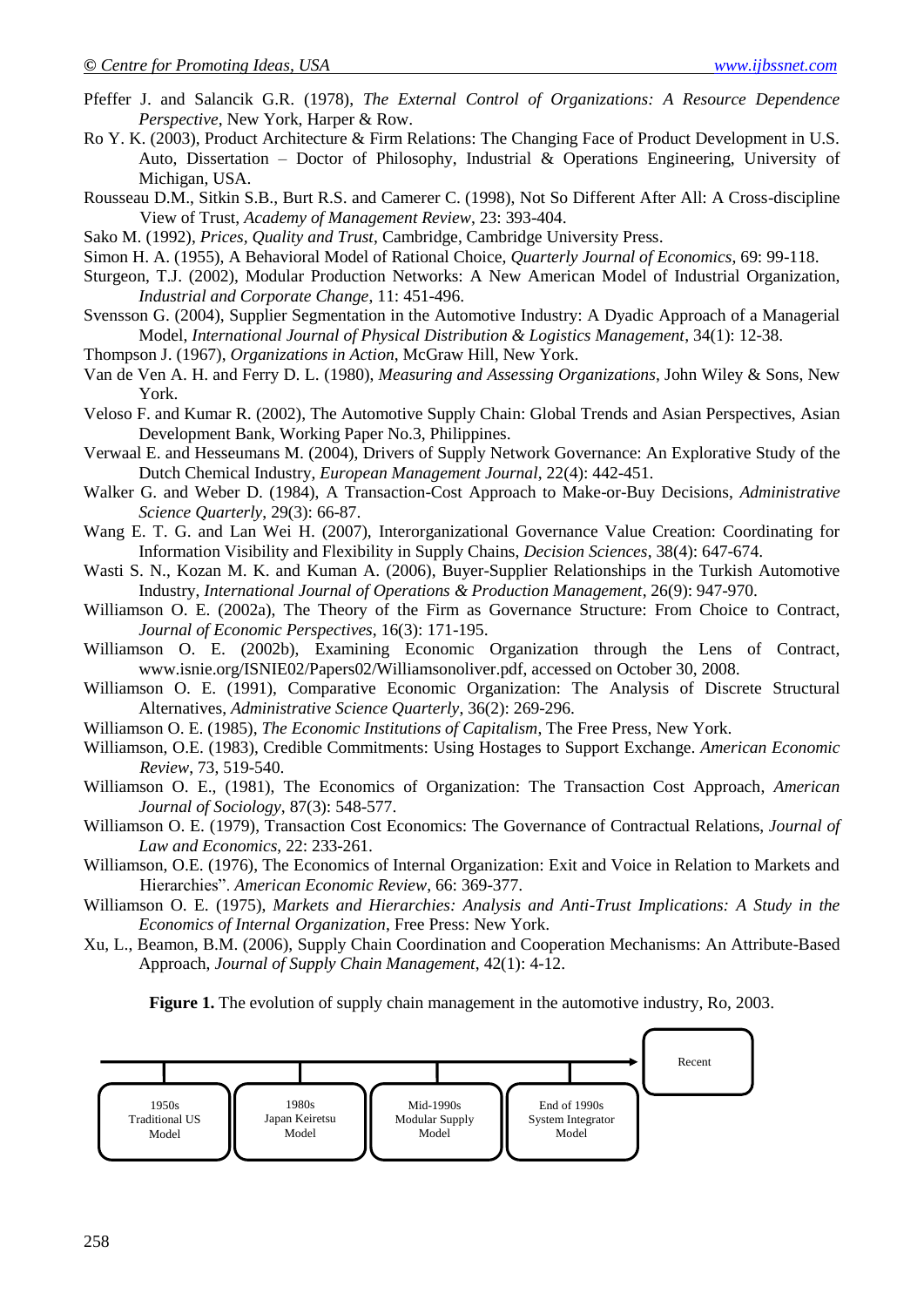**Figure 2.** Restructuring the global automotive industry: American system integrator model.



**Figure 3.** The explanatory structure of TCT, Foss et al., accessed on August 31, 2007.



**Figure 4.** The proposed conceptual framework for manufacturer-supplier relationships in the automotive supply networks.